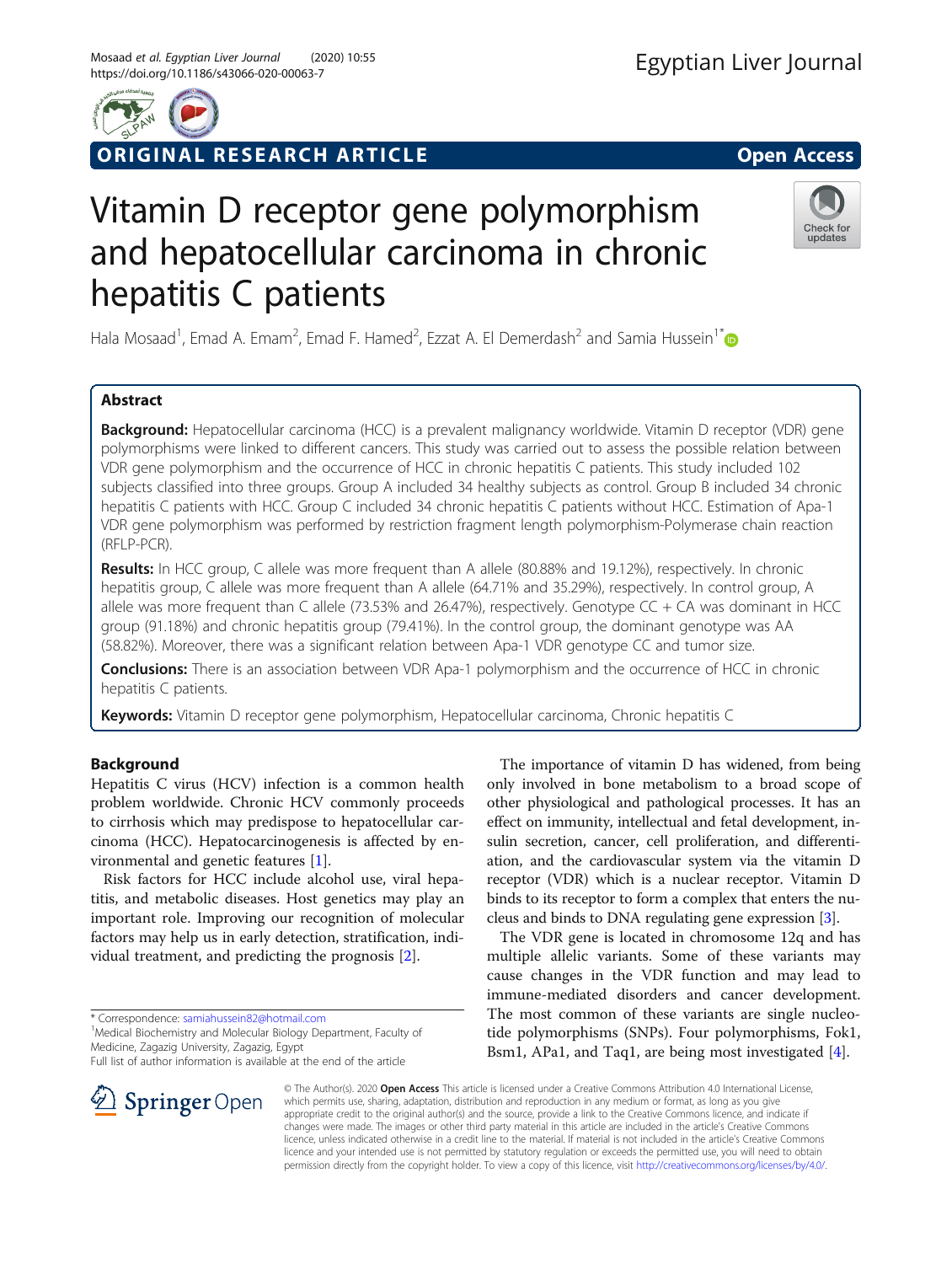Several studies were performed and proved the association between VDR gene polymorphism and different types of cancer as cancer breast, prostate, bladder, and kidney. In our study, we clarified the effect of VDR gene polymorphism Apa1 in the occurrence of HCC among chronic hepatitis C patients.

### Methods

This is a case-control study, and it was conducted in the Medical Biochemistry& Molecular Biology and Internal medicine Departments, Faculty of Medicine, Zagazig University, Egypt. Our study included 102 subjects classified into three groups. Group A comprised of 34 healthy subjects as control. Group B comprised of 34 chronic hepatitis C patients with HCC. Group C comprised of 34 chronic hepatitis C patients without HCC. Written informed consents from the participants were obtained before being involved in the study.

The patients participated in the study were chronic hepatitis C infection diagnosed by HCV-Ab and quantitative real-time polymerase chain reaction (PCR) and HCC was diagnosed by a triphasic CT scan. Patients excluded from the study were those with chronic hepatitis B infection, patients with other chronic liver diseases, patients having any other malignancy and patients who had diabetes mellitus, chronic renal failure or bone disorders.

All the participants were completely evaluated by complete history, examination, and full investigations in the form of laboratory studies as complete blood count (CBC) and complete renal and liver functions. DNA extraction was performed from whole blood from all cases. Serum levels of alpha-fetoprotein (AFP) were assayed using enzyme linked immunosorbent assay (ELISA).

Restriction fragment length polymorphism-polymerase chain reaction (RFLP-PCR) was done to recognize the distribution of allele and genotype frequencies of the Apa-1 C/A polymorphism in the VDR gene. Genomic DNA extraction was performed from whole blood using GeneJET whole Blood Genomic DNA Extraction Mini Kit (Molecular Biology, Thermo Fisher Scientific, USA). The following primers: F: 5′-CAGAGCATGGACAGGG AGCAA-3′ and R: 5′-GCAACTCCTCATGGCTGA GGTCTC-3′ [[3\]](#page-5-0) were used.

Cycling conditions were carried out using the Thermal Cycler. An initial denaturation at 95 °C for 2 min was performed, followed by 40 cycles; each cycle consisted of denaturation at 94 °C for 45 s then annealing at 67 °C for 45 s, elongation at 72 °C for 60 s. The final elongation at 72 °C for 2 min was carried out after the last PCR cycle.

The PCR products were digested with Apa-I restriction enzyme. The following reaction components were mixed gently at room temperature: 7 μl nuclease-free water, 2 μl 10 × fast digest green buffer, 1 μl Apa-I restriction enzyme (Thermo Fisher Scientific), and 10 μl of DNA amplification product. The mixture was incubated at 65 °C for 5 min. The reaction mixture was loaded directly and electrophoresed on 2% agarose gel containing ethidium bromide and visualized under ultraviolet illumination. PCR products with C at the polymorphic site were digested into two fragments, 531 and 214 bp, where those with A were not because of the absence of Apa-I enzyme restriction site. Samples yielding 531 bp and 214 bp fragments were scored as C/C, those with single 745 bp fragment as A/A, and 745-bp, 531-bp, and 214-bp fragments as A/C. The amount of size marker to load on the gel is 10 μl per lane and the result was photographed (Fig. [1](#page-2-0)).

## Statistical analysis

Data were checked, entered, and analyzed by using (SPSS version 17 for windows, SPSS Inc., Chicago, IL, USA) and Medical 13 for windows (MedCalc Software bvba, Ostend, Belgium). Data were expressed as mean ± SD for quantitative variables or number and percentage for qualitative variables. Chi-squared  $(\chi^2)$ , t test, and analysis of variance (ANOVA) tests were performed. Unpaired Student's t test was used to compare between two groups in quantitative data.

#### Results

In our study, there were significant differences between the three groups regarding direct bilirubin, total bilirubin, serum alanine aminotransferase (ALT), serum aspartate aminotransferase (AST), serum albumin, serum alkaline phosphatase (ALP), serum AFP, serum creatinine, serum urea, platelet count, INR, and PT. But, there were no significant differences between the three studied groups regarding hemoglobin and body mass index (BMI) (Table [1](#page-2-0)).

According to genotypes distribution, in control group, CC genotype represents (11.76%), CA genotype (29.41%), and AA genotype (58.82%). In HCC group, CC genotype represents (70.59%), CA genotype (20.59%), and AA genotype (8.82%). Chronic hepatitis C group represents CC genotype (50%), CA genotype (29.41%), and AA genotype (20.59%). There was a significant difference between the groups regarding genotype distribution  $(P < 0.001)$  (Table [2\)](#page-3-0).

According to allele frequency, the control group shows that A allele more frequent than the C allele (73.53%, 26.47%), respectively. In the HCC group, the C allele was more frequent than A allele (80.88%, 19.12%), respectively. In the chronic hepatitis C group, the C allele was more frequent than A allele (64.71%, 35.29%) respectively. There was a significant difference between the groups regarding allele frequency (Table [3\)](#page-3-0).

Our study showed a significant relationship between VDR genotypes in HCC and both AFP ( $P = 0.02$ ) and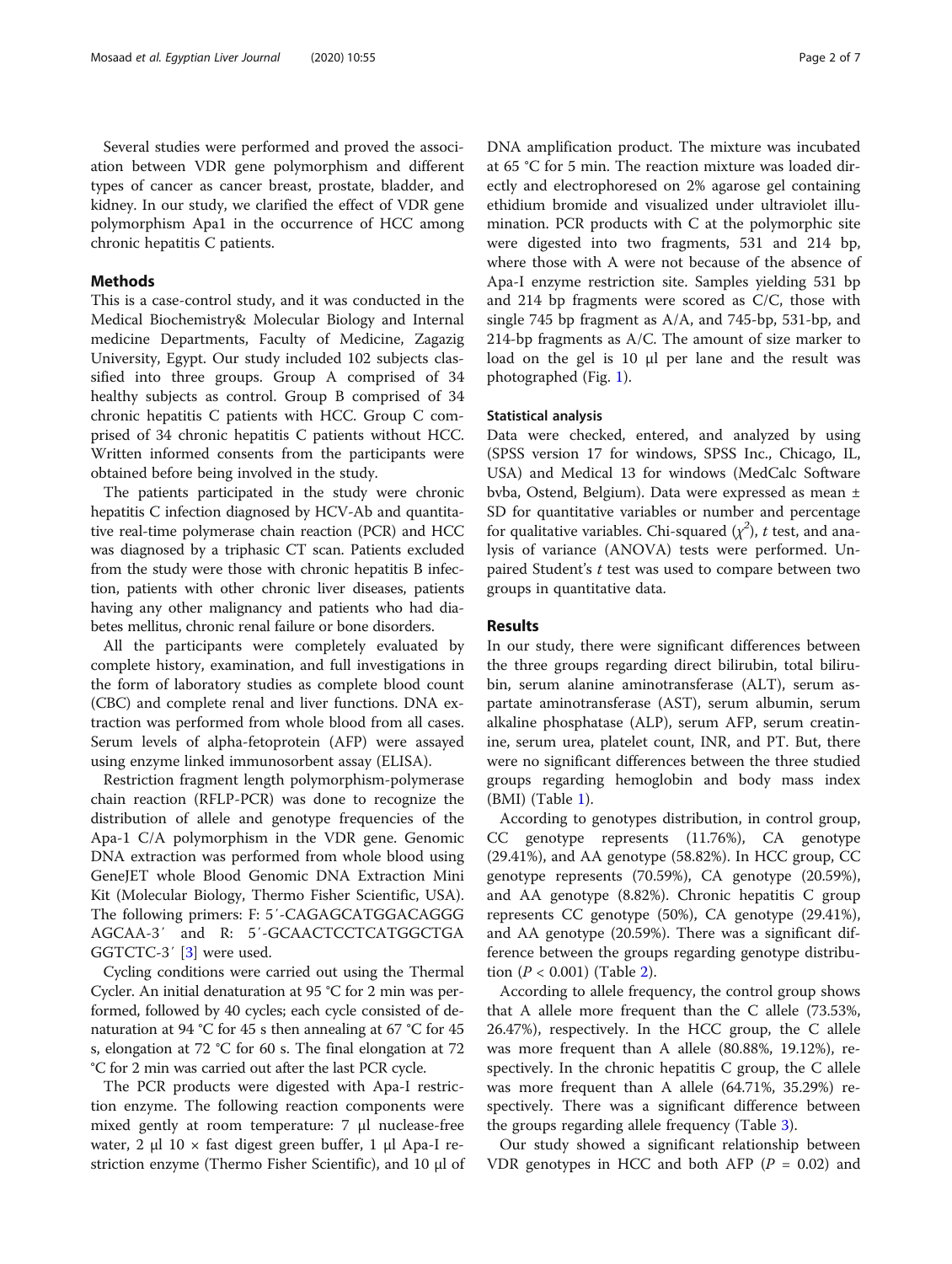## <span id="page-2-0"></span>Table 1 Different biochemical data in the studied groups

|                                                              | Group A           | Group B                        | Group C                        | P value                 |
|--------------------------------------------------------------|-------------------|--------------------------------|--------------------------------|-------------------------|
|                                                              | Control           | <b>HCC</b>                     | chronic hepatitis ( $n = 34$ ) |                         |
|                                                              | $(n = 34)$        | $(n = 34)$                     |                                |                         |
| Age                                                          | $49.3 \pm 6.5$    | 53.8 $\pm$ 8.3 <sup>a</sup>    | $50.9 \pm 6.9$                 | $0.06*$                 |
| Gender (M/F)                                                 | 16/18             | 23/11                          | 17/17                          | 0.182                   |
| BMI ( $\text{kg/m}^2$ )                                      | $23.09 \pm 0.45$  | $23.19 \pm 0.47$               | $23.16 \pm 0.49$               | 0.668                   |
| Total bilirubin (mg/dl)                                      | $0.85 \pm 0.17$   | $2.32 \pm 1.33$ <sup>a</sup>   | $1.87 \pm 1.14^b$              | 0.005                   |
| Direct bilirubin (mg/dl)                                     | $0.39 \pm 0.11$   | $0.81 \pm 0.58$ <sup>a</sup>   | $0.97 \pm 0.67^{\rm b}$        | $0.032$ *               |
| ALT (IU/L)                                                   | $25 \pm 3.55$     | $97.79 \pm 25.32$ <sup>a</sup> | 91.41 $\pm$ 60.27 <sup>b</sup> | $< 0.001$ **            |
| AST (IU/L)                                                   | $22.67 \pm 4.28$  | 77.71 $\pm$ 21.53 <sup>a</sup> | $93.94 \pm 85.15^{\rm b}$      | $< 0.001$ <sup>**</sup> |
| Albumin (g/dl)                                               | $4.22 \pm 0.44$   | $2.82 \pm 0.71$ <sup>a</sup>   | $3.06 \pm 0.47^b$              | $< 0.001$ <sup>**</sup> |
| ALP (IU/L)                                                   | $64.35 \pm 11.39$ | $108.97 \pm 37.7^a$            | $112.38 \pm 57.31^{\circ}$     | $< 0.001$ **            |
| AFP (ng/mL)                                                  | $6.45 \pm 1.63$   | 3599.09 ± 4450.75 <sup>a</sup> | $26.13 \pm 23.87^c$            | $< 0.001$ <sup>**</sup> |
| Creatinine (mg/dL)                                           | $0.87 \pm 0.12$   | $1.04 \pm 0.27$ <sup>a</sup>   | $0.94 \pm 0.19$                | $0.004*$                |
| Urea (mg/dL).                                                | $33.85 \pm 3.74$  | $31.59 \pm 3.89$ <sup>a</sup>  | $33.15 \pm 2.87$               | $0.029$ <sup>*</sup>    |
| Hemoglobin (g/dL)                                            | $12.71 \pm 0.76$  | $12.28 \pm 1.61^a$             | $12.03 \pm 1.61^b$             | 0.125                   |
| Platelets count ( $\times$ 10 <sup>3</sup> mm <sup>3</sup> ) | $222 \pm 49.14$   | $134.97 \pm 7.13^a$            | $130.77 \pm 73.72^b$           | $< 0.001$ <sup>**</sup> |
| <b>INR</b>                                                   | $1.02 \pm 0.04$   | $1.38 \pm 0.39$ <sup>a</sup>   | $1.49 \pm 0.43^b$              | $< 0.001$ **            |
| PT(s)                                                        | $12.27 \pm 0.46$  | $16.68 \pm 4.91$ <sup>a</sup>  | $17.89 \pm 5.17^{\rm b}$       | $< 0.001$ <sup>**</sup> |

 $^*P < 0.05$  is significant<br> $^*P < 0.001$  is bigbly si

 $\hat{\ }^\circ P < 0.001$  is highly significant<br>ªSignificant difference between

<sup>a</sup>Significant difference between group A (control) and B(HCC)

<sup>b</sup>Significant difference between group A (control) and C(chronic hepatitis)

<sup>c</sup>Significant difference between group B (HCC) and C(chronic hepatitis)

tumor size ( $P = 0.008$ ). There was a significant relationship between genotype CC and tumor size (Table [4\)](#page-4-0).

# Discussion

HCC is resistant to radiotherapy and chemotherapy, and long-term survival of patients occurred only with small asymptomatic HCC [[5\]](#page-5-0). Early detection of HCC is

helpful as it improves the prognosis [[6\]](#page-5-0). And, it allows using several modalities as resection, radiofrequency ablation, and transplantation. These modalities improve the outcome in these patients [\[7](#page-5-0)].

It is important to recognize HCV-infected patients who are at a higher risk of developing HCC [\[8](#page-5-0)]. The difference in the incidences of HCC among different

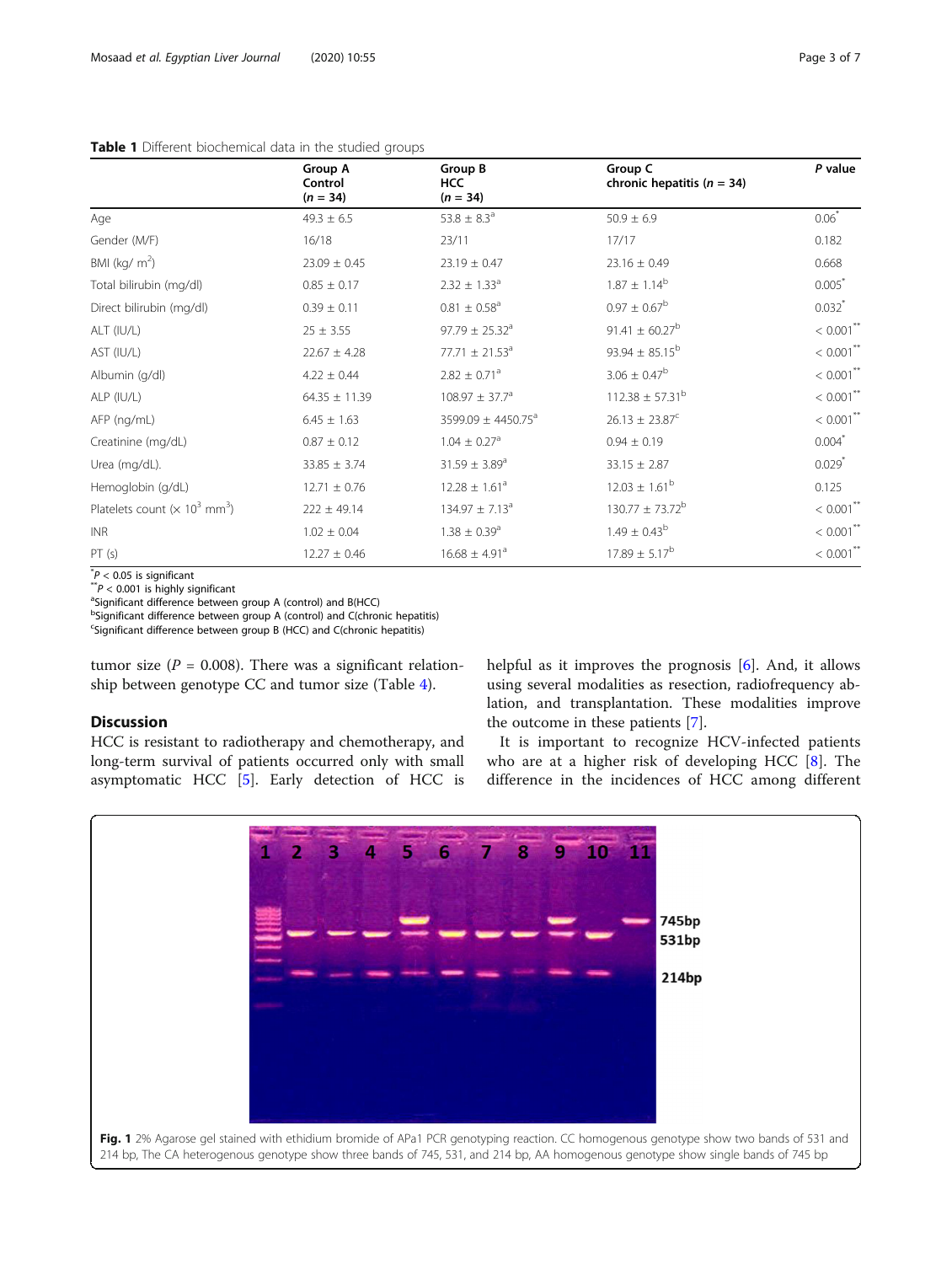| Genotype | Group                            |       |                                     |       | D                                          |       |        |              |
|----------|----------------------------------|-------|-------------------------------------|-------|--------------------------------------------|-------|--------|--------------|
|          | Group A<br>Control<br>$(n = 34)$ |       | Group B<br><b>HCC</b><br>$(n = 34)$ |       | Group C<br>chronic hepatitis<br>$(n = 34)$ |       |        |              |
|          | Ν                                | $\%$  | N                                   | $\%$  | N                                          | $\%$  |        |              |
| AA       | 20                               | 58.82 | 3                                   | 8.82  |                                            | 20.59 |        |              |
| CA       | 10                               | 29.41 |                                     | 20.59 | 10                                         | 29.41 |        |              |
| CC       | 4                                | 11.76 | 24                                  | 70.59 | 17                                         | 50    | 30.200 | $< 0.001$ ** |

<span id="page-3-0"></span>Table 2 Comparison between the three studied groups according genotypes distribution

 $*$ <sup>\*</sup> $P$  value  $< 0.001$  (highly significant)

populations may be explained by genetic background [[9\]](#page-5-0). Besides, multiple susceptible genetic loci of HCC were also recognized and validated [[10\]](#page-6-0). Thus, the study of genetics can be added to the tools of risk prediction, allowing better stratification and personalized assessment of optimal long-term management, thereby increasing the efficacy of surveillance programs [[2](#page-5-0)].

The mechanism of development of HCC among chronic hepatitis C patients, including host- and viralrelated factors, is still unknown. The differences in the prevalence and the strong gender distribution in HCC are due to differences in the exposure to the causative agents as well as genetic factors, particularly gene polymorphisms of inflammatory cytokines and growth factor ligands and receptors [\[11\]](#page-6-0).

Vitamin D is not only involved in bone metabolism as a hormone but it also has immunomodulatory, antiinflammatory, and antifibrotic properties. It also plays an important role in the regulation of cell proliferation, differentiation, and carcinogenesis via VDR  $[12]$  $[12]$ . VDR is a member of the nuclear receptor superfamily of ligandinducible transcription factors, which are involved in many physiological processes, including, cell growth and differentiation, embryonic development, and metabolic homeostasis [\[13](#page-6-0)]. VDR performs heterodimerization with auxiliary proteins for effective DNA interaction as the retinoid-X receptors (RXRs). Vitamin D response elements have been recognized in many genes responsible for cellular growth, differentiation, apoptosis, invasion, and metastasis of tumor cells as cell cycle regulators. Therefore, it can be assumed that VDR-mediated signaling pathways and VDR gene polymorphisms are related to carcinogenesis. Furthermore, VDR gene variants can modulate vitamin D effect without affecting serum vitamin D levels [\[14\]](#page-6-0).

VDR polymorphisms have been studied in chronic liver diseases [\[15](#page-6-0)]. Yao et al. (2013) and Hoan et al. (2019) found that VDR polymorphism was a risk predictor and a prognostic molecular marker of HCC in patients with chronic hepatitis B [\[3](#page-5-0), [16](#page-6-0)].

Polymorphisms are defined as variations in DNA sequence which occur in at least 1% of a certain population and have real biological effects. They have been studied with the aim of explaining association with the risk for common diseases [[17\]](#page-6-0). According to Shastry (2002) and Li et al. (2001), humans have a huge number of polymorphisms that lead to different cellular effects due to different mechanisms such as transcription level modification, posttranscriptional, or posttranslational activity or changes in the tertiary structure of the gene product [\[17](#page-6-0), [18](#page-6-0)]. Bai et al. (2012) stated that several SNPs have been described in the VDR gene, and some polymorphisms are associated with tumor occurrence in the breast, prostate, skin, colon-rectum, bladder, and kidney [\[19](#page-6-0)]. The most common allelic variants studied included a start codon polymorphism Fok1 (T/C) in exon II, Bsm1 ( $A/G$ ), and APa1 ( $C/A$ ) polymorphisms in the intron between exon VII and IX and a Taq1 (T/C) variant in exon IX  $[20]$  $[20]$ . The Apa-I is a silent SNP. No replacement of the amino acid occurs in the protein. However, it affects mRNA stability [\[21](#page-6-0)].

In this study, there was no statistically significant difference between the three studied groups regarding

**Table 3** Comparison between the three studied groups according to allele frequency

| Genotype | Group                            |       |            |                       |    |                                            |        |                                   |
|----------|----------------------------------|-------|------------|-----------------------|----|--------------------------------------------|--------|-----------------------------------|
|          | Group A<br>Control<br>$(n = 34)$ |       | <b>HCC</b> | Group B<br>$(n = 34)$ |    | Group C<br>chronic hepatitis<br>$(n = 34)$ |        |                                   |
|          | N                                | $\%$  | Ν          | %                     | Ν  | $\%$                                       |        |                                   |
| A allele | 50                               | 73.53 | 13         | 19.2                  | 24 | 35.29                                      | 43.409 | $\frac{1}{6}$ 0.001 <sup>**</sup> |
| C allele | 18                               | 26.47 | 55         | 80.88                 | 44 | 64.71                                      |        |                                   |

\*\*P value < 0.001 (highly significant)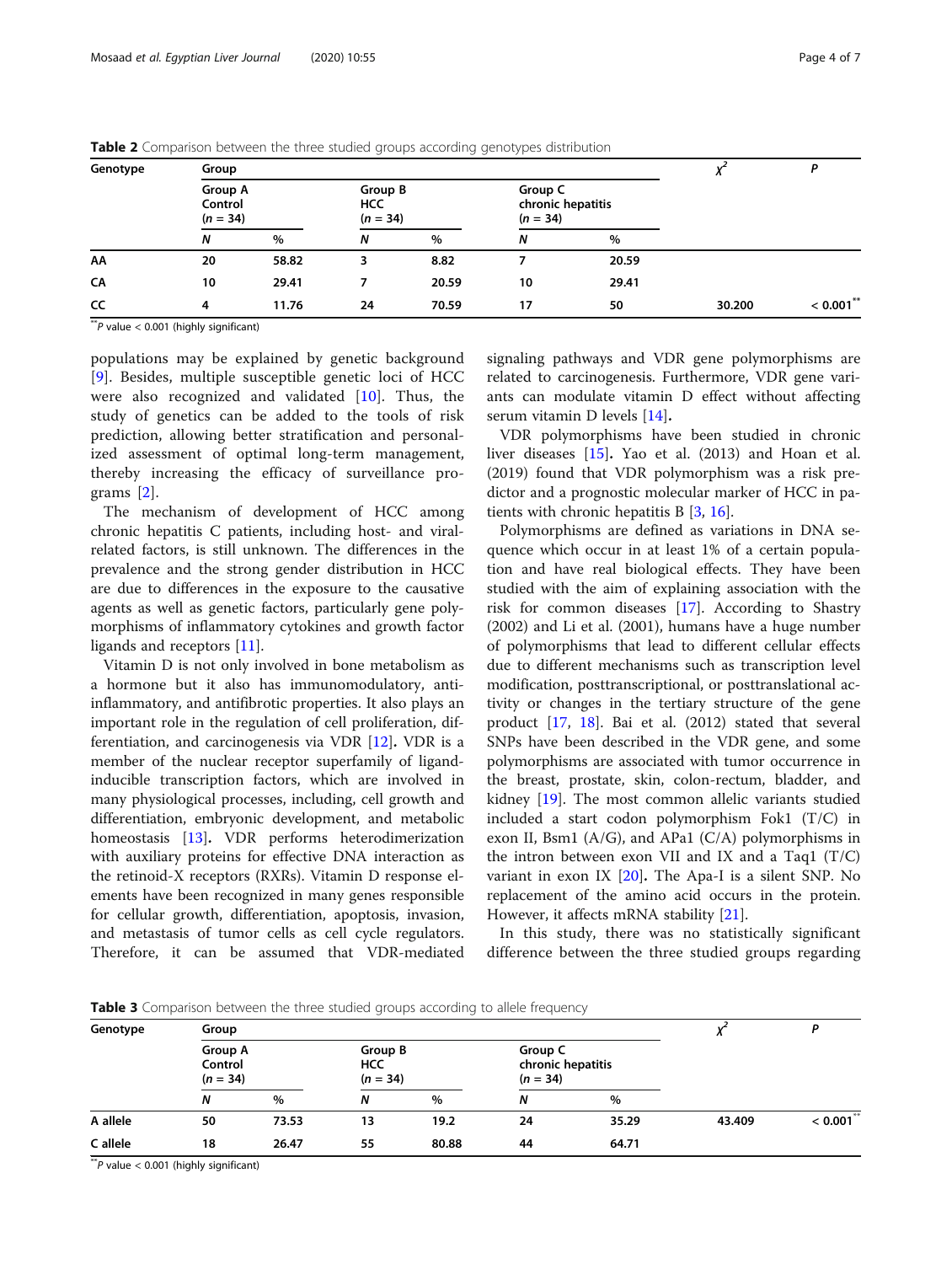<span id="page-4-0"></span>

|       | Table 4 Relation between Apa-1vitamin D receptor genotypes and different parameters in the hepatocellular carcinoma (HCC) |  |  |  |  |  |
|-------|---------------------------------------------------------------------------------------------------------------------------|--|--|--|--|--|
| group |                                                                                                                           |  |  |  |  |  |

| Group B (HCC)         |               | Genotype              | <b>ANOVA</b>          |                         |       |                   |
|-----------------------|---------------|-----------------------|-----------------------|-------------------------|-------|-------------------|
|                       |               | AA                    | CA                    | CC                      | F     | P                 |
| Age (years)           | Range         | $44 - 66$             | $39 - 60$             | $33 - 68$               | 0.339 | 0.715             |
|                       | Mean $\pm$ SD | $54.000 \pm 11.136$   | $51.429 \pm 7.161$    | $51.429 \pm 7.161$      |       |                   |
| T. bilirubin (mg/dl)  | Range         | $0.9 - 31$            | $1.11 - 4.6$          | $0.9 - 8.2$             | 0.523 | 0.598             |
|                       | Mean $\pm$ SD | $1.723 \pm 1.121$     | $1.919 \pm 1.222$     | $2.456 \pm 1.685$       |       |                   |
| D. bilirubin (mg/dl)  | Range         | $0.35 - 0.61$         | $0.42 - 1.4$          | $0.087 - 1.4$           | 1.588 | 0.221             |
|                       | Mean $\pm$ SD | $0.520 \pm 0.147$     | $0.836 \pm 0.299$     | $0.787 \pm 0.264$       |       |                   |
| ALT (IU/L)            | Range         | $77 - 133$            | 65-180                | 68-134                  | 0.125 | 0.883             |
|                       | Mean $\pm$ SD | $98.667 \pm 30.072$   | $102.000 \pm 39.770$  | $96.458 \pm 20.532$     |       |                   |
| AST (IU/L)            | Range         | 49-112                | $62 - 116$            | $53 - 119$              | 0.117 | 0.890             |
|                       | Mean $\pm$ SD | $72.000 \pm 34.771$   | 79.143 ± 17.995       | 78.000 ± 21.685         |       |                   |
| S. albumin (g/dl)     | Range         | $2.3 - 3.8$           | $1.8 - 3.2$           | $1.5 - 3.9$             | 1.598 | 0.218             |
|                       | Mean $\pm$ SD | $3.033 \pm 0.751$     | $2.400 \pm 0.432$     | $2.908 \pm 0.748$       |       |                   |
| ALP (IU/L)            | Range         | 94-122                | $80 - 156$            | 59-240                  | 0.491 | 0.616             |
|                       | Mean $\pm$ SD | $104.000 \pm 15.620$  | $121.714 \pm 24.074$  | $105.875 \pm 42.470$    |       |                   |
| S. Creatinine (mg/dL) | Range         | $0.65 - 1.3$          | $0.65 - 1.8$          | $0.75 - 1.42$           | 1.625 | 0.213             |
|                       | Mean $\pm$ SD | $0.950 \pm 0.328$     | $1.199 \pm 0.385$     | $1.004 \pm 0.219$       |       |                   |
| AFP (ng/mL)           | Range         | 70-430                | 86-1214               | 430-20834               | 4.455 | 0.020             |
|                       | Mean $\pm$ SD | $256.667 \pm 180.370$ | $447.571 \pm 369.296$ | $4936.083 \pm 4694.481$ |       |                   |
| PLT $(x103)$          | Range         | 134-215               | 76-200                | $61 - 334$              | 1.100 | 0.346             |
|                       | Mean $\pm$ SD | $181.333 \pm 42.194$  | $133.143 \pm 48.746$  | 129.708 ± 59.979        |       |                   |
| $HGB$ (g/dL)          | Range         | $12 - 13.3$           | $10.8 - 14.6$         | $8.5 - 17.5$            | 0.137 | 0.873             |
|                       | Mean $\pm$ SD | $12.633 \pm 0.651$    | $12.443 \pm 1.218$    | $12.192 \pm 1.806$      |       |                   |
| INR                   | Range         | $1.02 - 1.26$         | $1.18 - 2.5$          | $1.02 - 2.7$            | 1.234 | 0.305             |
|                       | Mean $\pm$ SD | $1.123 \pm 0.123$     | $1.534 \pm 0.442$     | $1.369 \pm 0.385$       |       |                   |
| PT (sec)              | Range         | $12.2 - 15$           | $14.3 - 30$           | $12.2 - 33$             | 1.141 | 0.332             |
|                       | Mean $\pm$ SD | $13.400 \pm 1.442$    | $18.457 \pm 5.283$    | $16.575 \pm 4.981$      |       |                   |
| BMI (kg/m2)           | Range         | $22.7 - 23.5$         | $22.2 - 23.9$         | $22.1 - 23.8$           | 0.556 | 0.579             |
|                       | Mean $\pm$ SD | $23.133 \pm 0.404$    | $23.029 \pm 0.582$    | $23.242 \pm 0.456$      |       |                   |
| S.UREA range (ng/l)   | Range         | $27 - 30$             | $26 - 43$             | $26 - 40$               | 1.259 | 0.298             |
|                       | Mean $\pm$ SD | $29.000 \pm 1.732$    | $33.143 \pm 5.581$    | $31.458 \pm 3.413$      |       |                   |
| Tumor size            | Range         | $2.5 - 3$             | $2.5 - 4.5$           | $2.5 - 5.5$             | 5.672 | $0.008^{\degree}$ |
|                       | Mean $\pm$ SD | $2.667 \pm 0.289$     | $2.943 \pm 0.714$     | $3.917 \pm 0.903$       |       |                   |

\* P-value<0.05 (significant)

sex distribution. There was a significant difference between HCC and control regarding age but not significantly higher than chronic hepatitis patients. These results were similar to those found by Barooah et al. (2019) [[22](#page-6-0)]. In contrary to our results, Yang and Roberts (2010) reported that the risk of HCC is 2–7 times higher in men than in women, although this ratio varies across the world. Their explanation for this might be due to higher rates of environmental exposure to liver carcinogens (such as smoking or alcohol) and hepatitis virus infections. Also, estrogen might suppress interleukin IL-6 mediated inflammation in women, reducing both liver injury and compensatory proliferation. Moreover, testosterone effects could increase androgen receptor signaling in men, promoting liver cell proliferation [\[23\]](#page-6-0). Hammad et al. (2013) reported that HCC is significantly higher in men than women (77.7 and 22.3%, respectively) [[24](#page-6-0)].

In our study, there were significant differences between the three groups regarding direct bilirubin, total bilirubin, serum ALT, serum AST, serum albumin,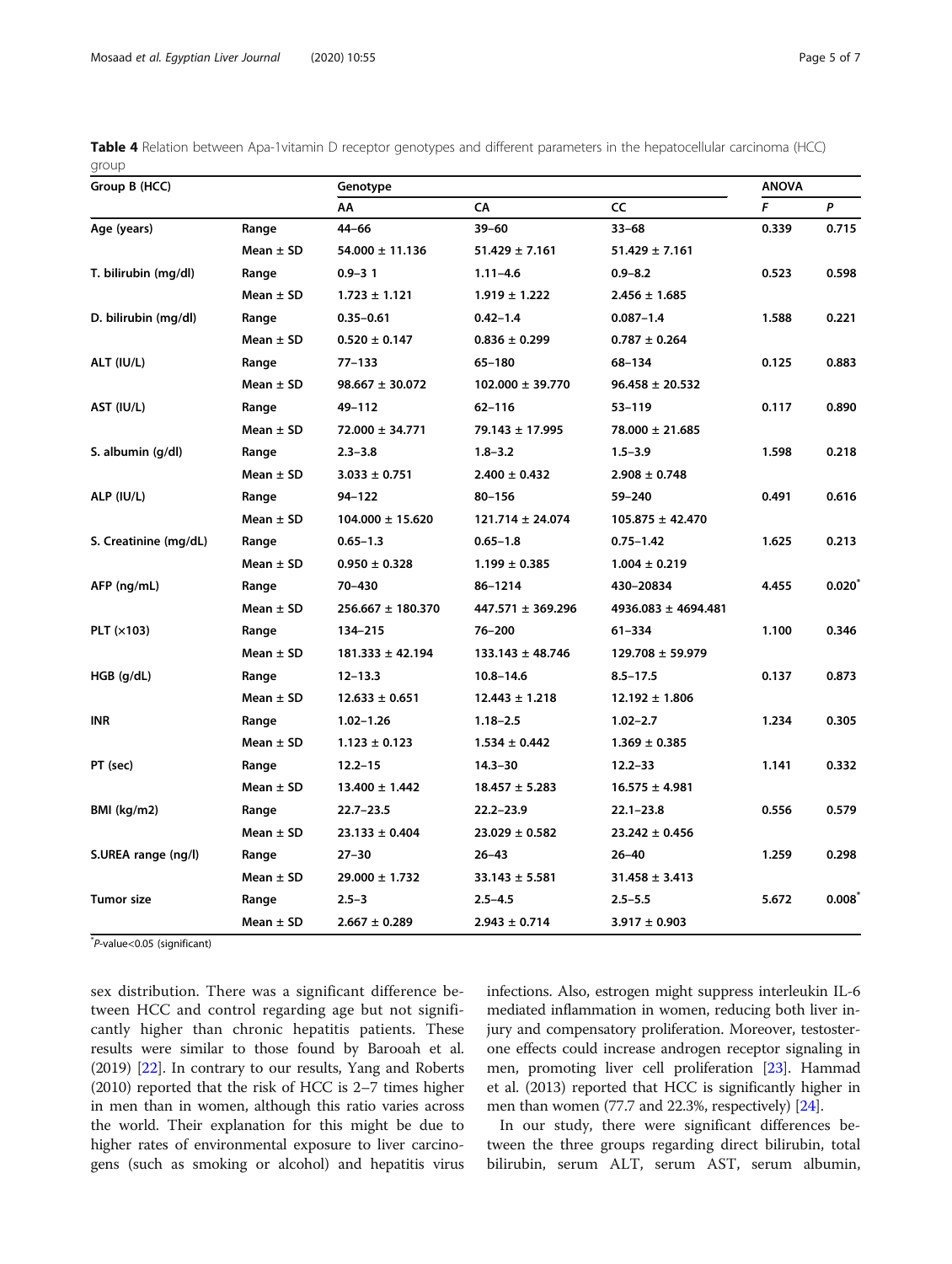<span id="page-5-0"></span>serum ALP, serum AFP, serum creatinine, serum urea, platelets, INR, and PT. But, there were no significant differences between the three studied groups regarding hemoglobin and BMI. No significant difference was found between HCC and chronic hepatitis groups regarding studied parameters except AFP. Moreover, a significant difference between control and chronic hepatitis groups regarding all parameters except AFP, serum creatinine, and urea.

Similar results were found by Barooah et al. (2019) and Raafat Rowida et al. (2020). They reported that serum levels of ALT, AST, and bilirubin were higher among patients of HCC than those of chronic liver disease [[22](#page-6-0), [25](#page-6-0)]. Also, Bruix and Sherman (2011) showed that the serum level of ALT and AST were elevated in HCC especially the advanced cases, and the difference becomes greater as the disease progresses [[26](#page-6-0)]. On the other hand, AFP levels may be normal in up to 40% of patients with HCC, particularly during the early stages (low sensitivity). Elevated AFP levels may be seen in patients with cirrhosis or exacerbations of chronic hepatitis (low specificity) [\[27\]](#page-6-0).

Our study revealed that patients with HCC had a higher frequency of Apa-I CC genotype compared to those with chronic hepatitis C or control. These results are similar to those found by Barooah et al. (2019), Raafat Rowida et al. (2020), and Hung et al. (2014) [\[22,](#page-6-0) [25,](#page-6-0) [28\]](#page-6-0). Hung et al. (2014) revealed that patients carrying the corresponding APa-1 CC genotype had a higher prevalence of HCC than those with CA or AA type. They revealed that age, male gender, lower platelet count ( $< 15 \times 104/\mu L$ ), and Apa-1 CC genotype were independent predictors for developing HCC [[28](#page-6-0)]. Barooah et al. (2019) found that the frequency of the Apa-I CC genotype and ApaI C allele of the VDR gene was significantly higher in HCC and cirrhotic patients than controls. After adjusting for other covariates (age, gender, platelet count, AST, ALT, serum albumin, and viral load), logistic regression analysis showed that the Apa-I CC genotype was independent predictor of HCC development [\[22\]](#page-6-0). Baur et al. showed that Apa1 CC genotype was associated with a rapid fibrosis progression in cirrhotic HCV patients [[29\]](#page-6-0).

Our study showed a significant relation between Apa-1 VDR genotypes and AFP levels. This result was similar to that found by Raafat Rowida et al. (2020). Similar to our findings, they found that AFP was highest in those with the CC variant and platelet count was low in both CC and CA groups. However, in our study, platelet count did not reach a significant level as detected by them. They also found that Child-Pugh class C was more frequent in the CC group [[25](#page-6-0)].

# Conclusions

Apa-1 polymorphism is a possible predictor and prognostic marker in HCV patients that develop HCC.

#### Abbreviations

HCC: Hepatocellular carcinoma; VDR: Vitamin D receptor; HCV: Hepatitis C virus; SNPs: Single nucleotide polymorphisms; PCR: Polymerase chain reaction; CBC: Complete blood count; ALT: Alanine aminotransferase; AST: Aspartate aminotransferase; ALP: Alkaline phosphatase; AFP: Alphafetoprotein; RFLP-PCR: Restriction fragment length polymorphismpolymerase chain reaction; ELISA: Enzyme-linked immunosorbent assay

#### Acknowledgements

Not applicable

#### Authors' contributions

EE and EH designed and directed the project. HM, EAE, and SH performed the experiments and analyzed the data. HM and SH wrote the manuscript. All authors have read and approved the manuscript.

## Funding

Not applicable

## Availability of data and materials

The data that support the findings of this study are available from the corresponding author upon reasonable request.

#### Ethics approval and consent to participate

Written informed consent was obtained from each participant in the study. The study was approved by Institution Review Board, Faculty of Medicine, Zagazig University. Approval number: ZU-IRB#3753-16-5-2017.

#### Consent for publication

Not applicable

#### Competing interests

Not applicable

#### Author details

<sup>1</sup>Medical Biochemistry and Molecular Biology Department, Faculty of Medicine, Zagazig University, Zagazig, Egypt. <sup>2</sup>Internal Medicine Department Faculty of Medicine, Zagazig University, Zagazig, Egypt.

#### Received: 18 June 2020 Accepted: 26 October 2020 Published online: 16 November 2020

#### References

- 1. Mohd Hanafiah K, Groeger J, Flaxman AD, Wiersma ST (2013) Global epidemiology of hepatitis C virus infection: new estimates of age-specific antibody to HCV seroprevalence. Hepatology 57:1333–1342
- 2. Walker AJ, Peacock CJ, Pedergnana V (2018) Host genetic factors associated with hepatocellular carcinoma in patients with hepatitis C virus infection: A systematic review. J Viral Hepat 25(5):442–456
- 3. Yao X, Zeng H, Zhang G, Zhou W, Yan Q, Dai L, Wang X (2013) The associated ion between the VDR gene polymorphisms and susceptibility to hepatocellular carcinoma and the clinicopathological features in subjects infected with HBV. Biomed Res Int 2013:953974
- 4. Selvaraj P, Chandra G, Jawahar MS, Rani MV, Rajeshwari DN, Narayanan PR (2004) Regulatory role of vitamin D receptor gene variants of Bsm I, Apa I, Taq I, and Fok I polymorphisms on macrophage phagocytosis and lymphoproliferative response to mycobacterium tuberculosis antigen in pulmonary tuberculosis. J Clin Immunol 24(5):523–532
- 5. Blum HE (2002) Molecular targets for prevention of hepatocellular carcinoma. Dig Dis 20:81–90
- 6. Choi JG, Chung YH, Kim JA (2012) High HBV-DNA titer in surrounding liver rather than in hepatocellular carcinoma tissue predisposes to recurrence after curative surgical resection. J Clin Gastroenterol 46(5):413–419
- 7. Castello G, Scala S, Palmieri G, Curley S, Izzo F (2010) HCV-related hepatocellular carcinoma: From chronic inflammation to cancer. Clin Immunol 134:237–250
- 8. Afdhal N, Zeuzem S, Kwo P et al (2014) Ledipasvir and sofosbuvir for untreated HCV genotype 1 infection. N Engl J Med 370(20):1889–1898
- 9. Asrani SK, Devarbhavi H, Eaton J, Kamath PS (2019) Burden of liver diseases in the world. J Hepatol 70:151–171